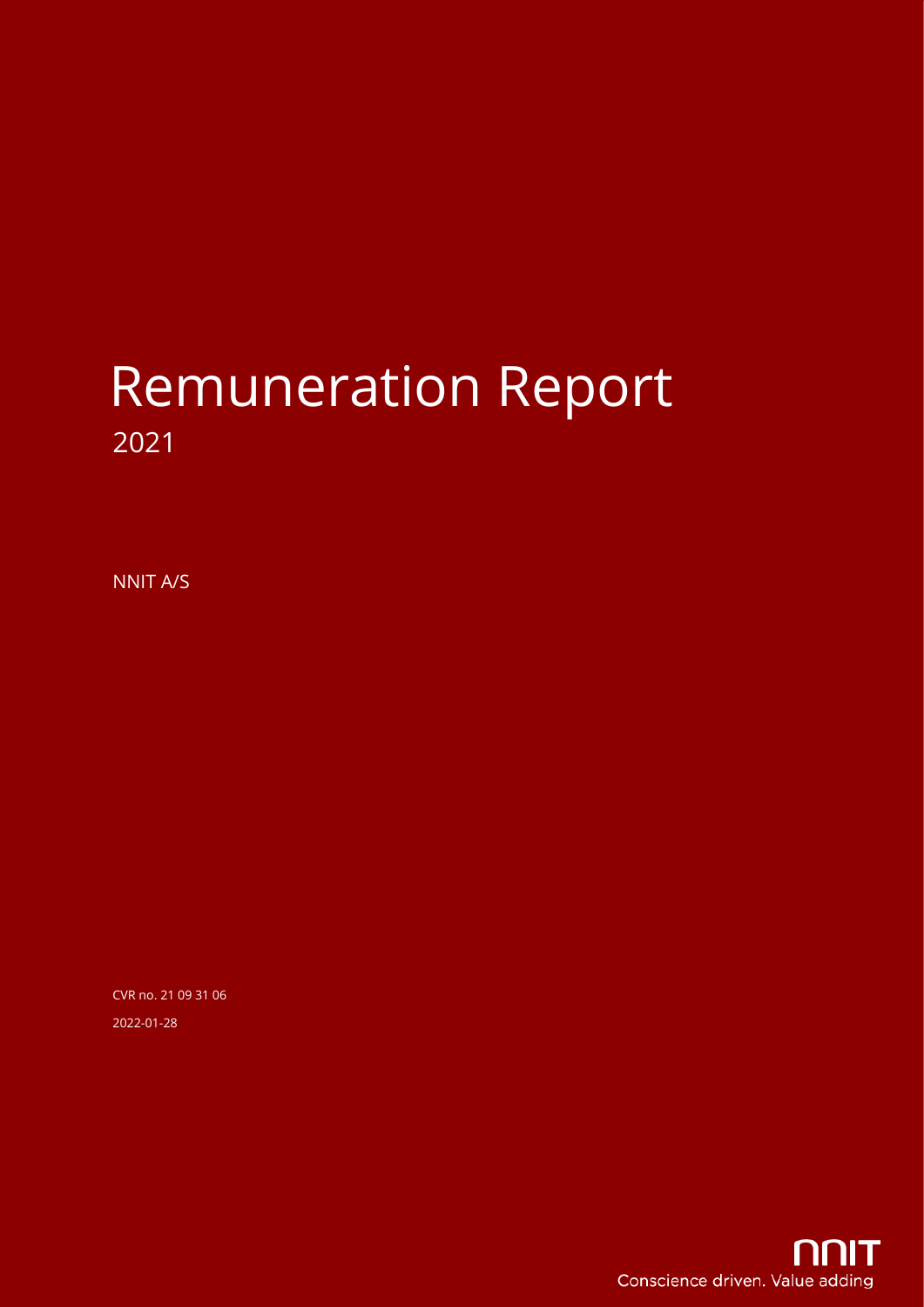#### <span id="page-1-0"></span>**Content**

| 1            |                                                                                                                             |  |
|--------------|-----------------------------------------------------------------------------------------------------------------------------|--|
| $2^{\circ}$  |                                                                                                                             |  |
|              | Performance under the Short-Term Incentive Program  4<br>2.1<br>Performance under the Long-Term Incentive Program  4<br>2.2 |  |
| 3            | TOTAL REMUNERATION FOR EXECUTIVE MANAGEMENT IN 2021  5                                                                      |  |
| 4            |                                                                                                                             |  |
|              | 4.1                                                                                                                         |  |
| 5            |                                                                                                                             |  |
| 6            | <b>COMPARISON BETWEEN REMUNERATION OF EXECUTIVE MANAGEMENT AND AVERAGE</b>                                                  |  |
| $\mathbf{z}$ |                                                                                                                             |  |
| 8            | STATEMENT OF THE BOARD OF DIRECTORS ON REMUNERATION REPORT 13                                                               |  |
| 9            | INDEPENDENT AUDITOR'S STATEMENT ON REMUNERATION REPORT  14                                                                  |  |
|              |                                                                                                                             |  |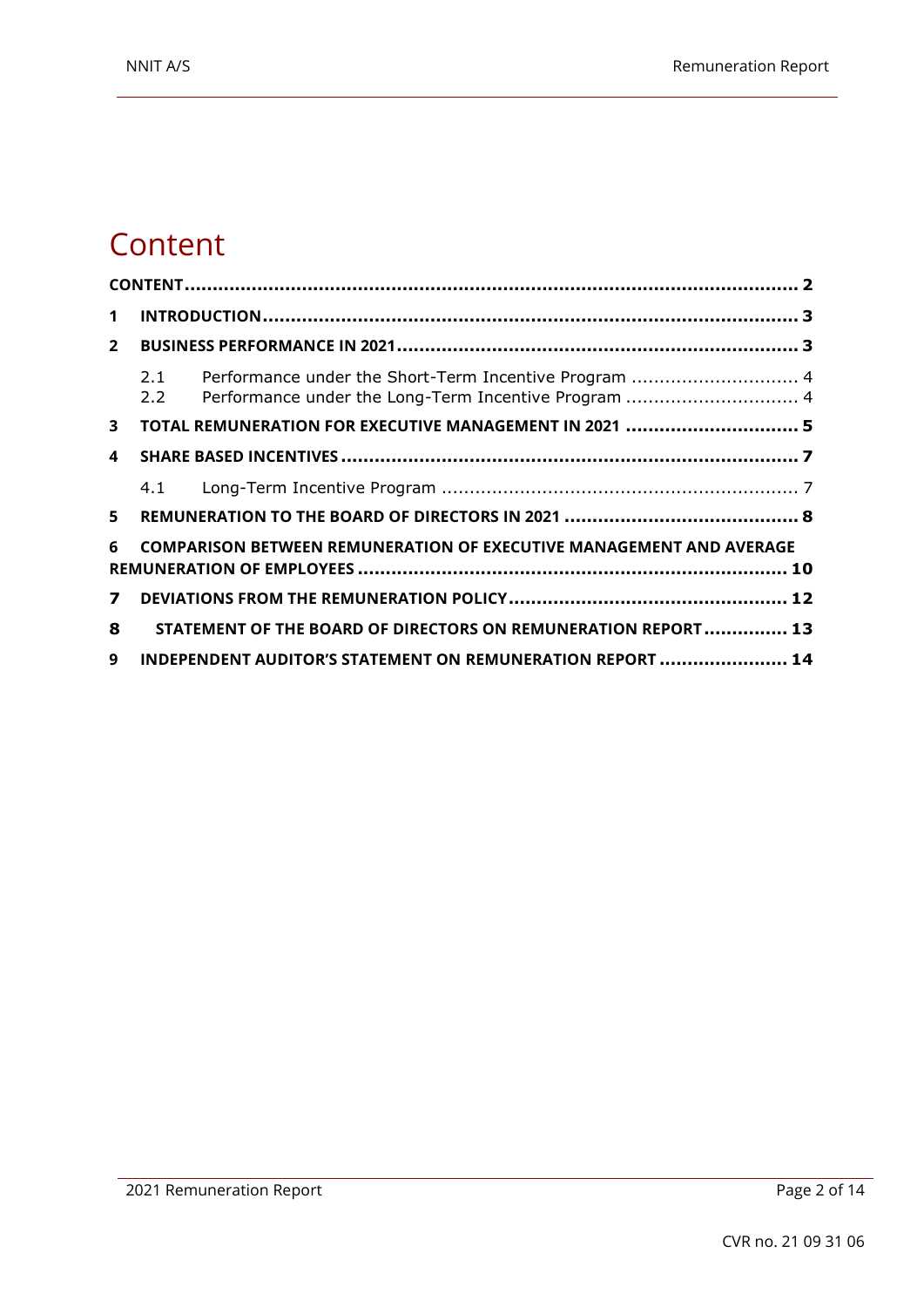### <span id="page-2-0"></span>1 Introduction

In 2018 NNIT A/S' (NNIT or the Company) Board of Directors established a Remuneration Committee with responsibility to oversee the remuneration structure of the Executive Management and the Board of Directors. The Remuneration Committee is committed to ensure that the total remuneration offered provides appropriate incentives to meet and promote the interests and long-term sustainability of NNIT and NNITs strategy. The total remuneration must be reasonable and competitive to relevant benchmarks.

The Remuneration Committee makes recommendations to the NNIT Board of Directors who is overall responsible for the remuneration structure and actual remuneration.

The Remuneration Committee is committed to maintain a high level of transparency of remuneration paid to the Board of Directors and the Executive Management and how remuneration is linked to the performance of the Company and the interests of its shareholders in conformance with the Company's Remuneration Policy.

The Remuneration Report for 2021 is based on the Remuneration Policy, adopted at the Annual General Meeting in March 2020. Minor adjustments have been approved by the Board of Directors on June 24, 2021 and the updated version has been publicized. The principles for and overall level of remuneration to Executive Management remain largely unchanged. The Remuneration report for 2020 was approved on the Annual General Meeting without any remarks.

#### <span id="page-2-1"></span>2 Business Performance in 2021

2021 had both positives and some negatives. The Life Sciences business unit continued a strong performance in 2021 with revenue growth, and with great potential going into 2022. A revenue decline was experienced within our Private & Public business unit, which to some degree could be explained by a discernible delay in public projects as a result of the COVID-19 pandemic, which imposed financial burdens on public budgets in 2020 and 2021. But NNIT also experienced a loss of tenders.

In general, the Infrastructure Outsourcing market has been under pressure as a result of gradual commoditization and intense competition – as well as the transition from classic infrastructure services to either hybrid or 100% Cloud solutions.

Looking into the future, our pipeline is promising, containing more of the type of projects we want, and we expect to capitalize on this. Going forward, we must find ways to better balance less profitable contracts with more profitable contracts – and to generally increase sales in key markets.

The negative financial performance has affected the variable remuneration elements awarded to Executive Management. Most notably, the Long-Term Incentive Program resulted in yet a sub-target allocation of shares in 2021, as the Program exclusively comprises financial performance (EBIT and Revenue) compared to budgeted targets. Consequently, the decline in the overall business performance, which affects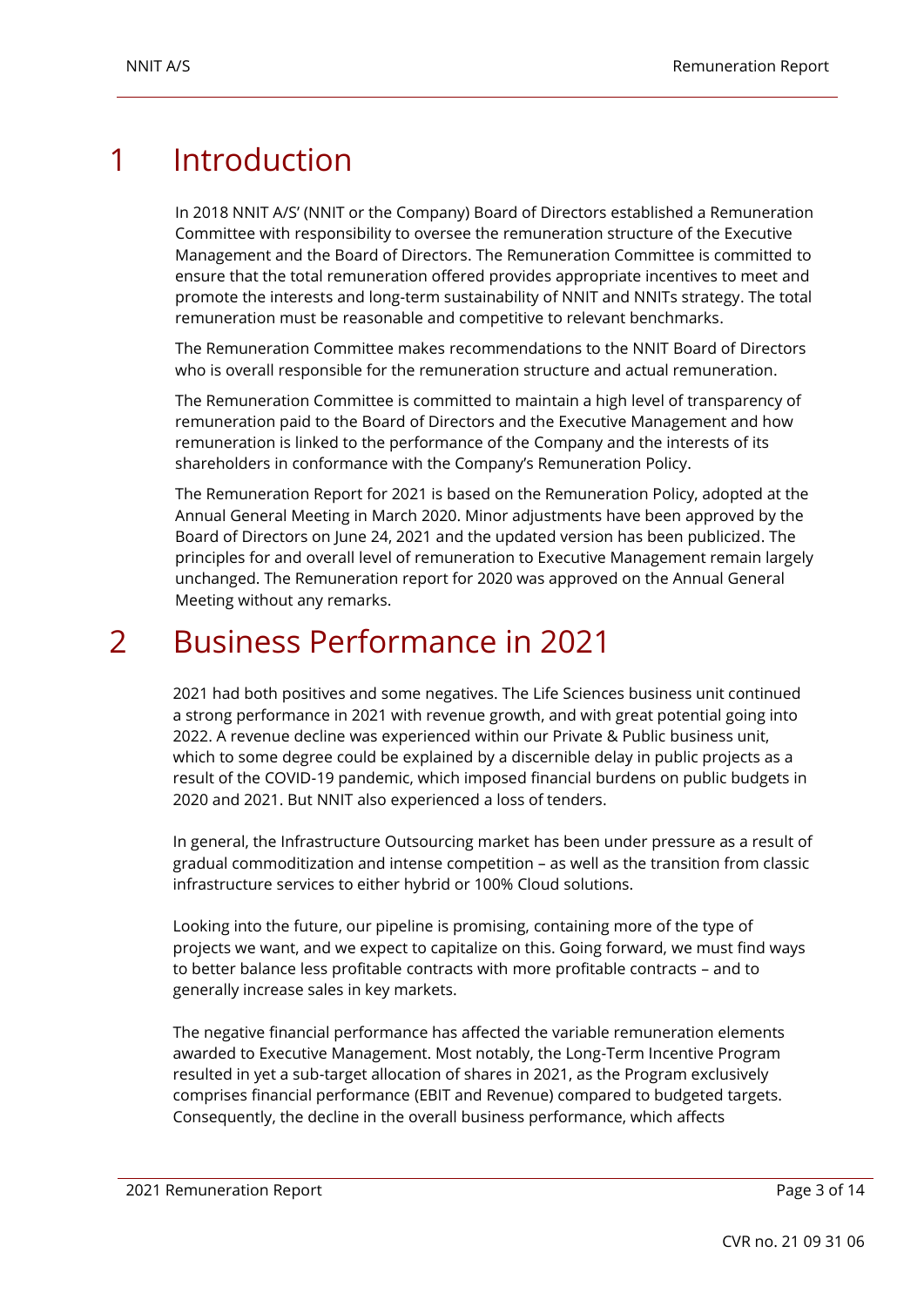shareholders, has also had substantial impact on the total remuneration earned by Executive Management in 2021.

#### <span id="page-3-0"></span>2.1 Performance under the Short-Term Incentive Program

The targets set out in the Short-Term Incentive Program for 2021 are, as in 2020, based on a Balanced Score Card. The Balanced Score Card comprises four Common Objectives and one Individual Objective. The Common Objectives are weighted 70% and the Individual Objective 30%. Each objective has defined sub-targets to be achieved. The four Common Objectives focus on Customers (15% weight), Financial (25% weight), Business Processes (15% weight) and ESG (15% weight), whereas the Individual Objective focuses on targets more personal to each member of the Executive Management, with specific focus on targets that will underpin and support the strategy.

A number of sub-targets and Key Performance Indicators are defined under the Common and Individual Objectives. These sub-targets are designed to achieve company performance with a short-term perspective in line with principles of the Company Remuneration Policy.

Fulfillment of targets in the Balanced Score Card is assessed by the Remuneration Committee and approved by the Board of Directors. In 2021, the overall performance on sub-targets set for ESG was met, whereas the sub-targets set for Customers, Business Processes and Financial the results were below target.

The performance under the Individual Objectives for the CEO and CFO has been met, thus resulting in a total performance under the STIP of between 36% and 50%. For the CEO the STIP is calculated pro rata based on his start date as CEO on 14 June 2021, which entails that he is eligible for 6.5/12 of the full year allocation.

#### <span id="page-3-1"></span>2.2 Performance under the Long-Term Incentive Program

In 2021, the allocation under the Long-Term Incentive Program (EBIT and Revenue) was significantly affected by continued overall decline in the financial performance.

Realized EBIT, weighting 70% in calculating bonus allocation under the LTIP, was behind target and did not contribute to the total allocation. Revenue, weighting 30%, was also behind target. Pursuant to the provisions of the program, there will be allocated shares/cash equivalent to 13.7 % of target allocation to Executive Management and other participants, based on the calculation below.

| <b>Target</b>                          | Weight | <b>Allocation</b> |
|----------------------------------------|--------|-------------------|
| EBIT before special items incl. hedges | 70%    | 0%                |
| Revenue                                | 30%    | 13.7 %            |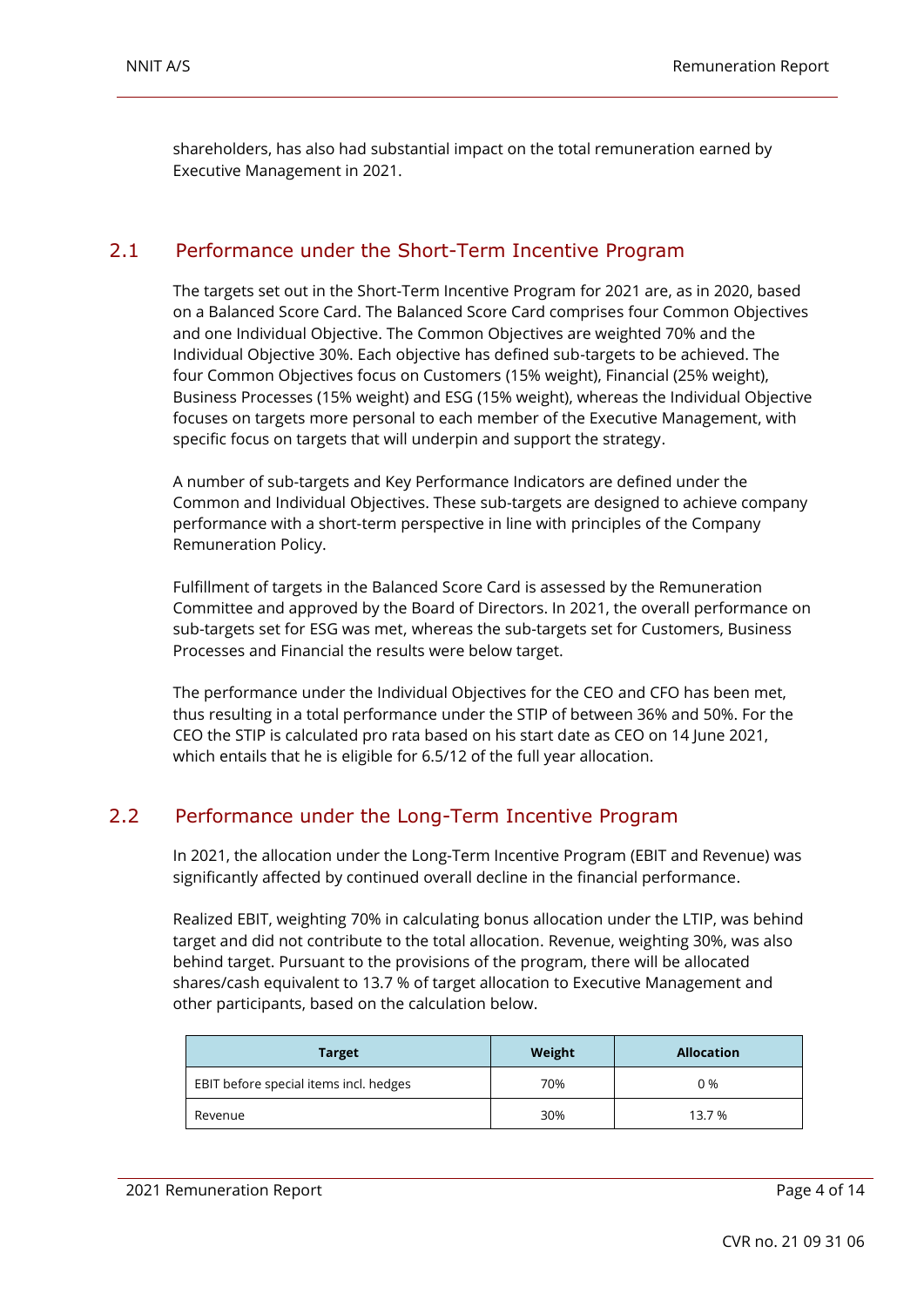**Final allocation compared to target allocation 13.7 %**

### <span id="page-4-0"></span>3 Total remuneration for Executive Management in 2021

Total remuneration of Executive Management for the financial year 2021 and the four preceding financial years is detailed below.

In June 2021 Pär Fors replaced Per Kogut as CEO of NNIT. Per Kogut left the position as CEO on 13th June, 2021 but remains under contract with NNIT until the end of May 2022. In August 2020 Pernille Fabricius replaced Carsten Krogsgaard Thomsen as CFO. Carsten Krogsgaard Thomsen left the position as CFO on 3rd August 2020 but remained under contract with NNIT until the end of January 2021. The numbers shown below show the remuneration for Carsten Krogsgaard Thomsen for January 2021. As the reporting requirements in the financial statements in the Company's Annual Report are slightly different than the requirements for the Remuneration Report, a difference in numbers when comparing the Annual Report with the Remuneration Report will occur.

| Numbers shown in tDKK            |                                                                                             |          |                          |                          |        |               |  |  |  |
|----------------------------------|---------------------------------------------------------------------------------------------|----------|--------------------------|--------------------------|--------|---------------|--|--|--|
| Component                        | Pär Fors<br>(CEO)<br>(from 14<br>Per Kogut (former CEO until 13 June 2021)<br>June<br>2021) |          |                          |                          |        |               |  |  |  |
|                                  | 2021                                                                                        | 2021**** | 2020                     | 2019                     | 2018   | 2017          |  |  |  |
| <b>Base Salary</b>               | 2,627                                                                                       | 4,395    | 4,322                    | 4,262                    | 4,062  | 3,767         |  |  |  |
| <b>STIP</b><br>(cash bonus)      | 1,300                                                                                       | 2,210    | 1,926                    | 1,619                    | 1,949  | 1,200         |  |  |  |
| One-off<br><b>Bonus</b>          | ٠                                                                                           |          | 1,081                    | $\overline{\phantom{a}}$ | ٠      |               |  |  |  |
| <b>IPO LIP</b><br>Shares*        | n/a                                                                                         |          | $\overline{\phantom{a}}$ | $\overline{\phantom{a}}$ | 454    | 2,722         |  |  |  |
| LTIP<br>Share value              | 178                                                                                         | 3,315    | 628                      | 325                      | 2,467  | 2,138         |  |  |  |
| Severance<br>Payment             | n/a                                                                                         | 6,629    | $\blacksquare$           | $\overline{\phantom{a}}$ | ٠      | -             |  |  |  |
| Retention<br>Program<br>Shares** | n/a                                                                                         |          | 1,419                    | 877                      | 2,200  | $\frac{1}{2}$ |  |  |  |
| Pension                          | $\mathbf 0$                                                                                 | 1,928    | 1,562                    | 1,471                    | 1,503  | 1,242         |  |  |  |
| <b>Benefits</b>                  | 91                                                                                          | 186      | 170                      | 170                      | 169    | 165           |  |  |  |
| <b>TOTAL</b>                     | 4,196                                                                                       | 18,663   | 11,108                   | 8,725                    | 12,818 | 11,234        |  |  |  |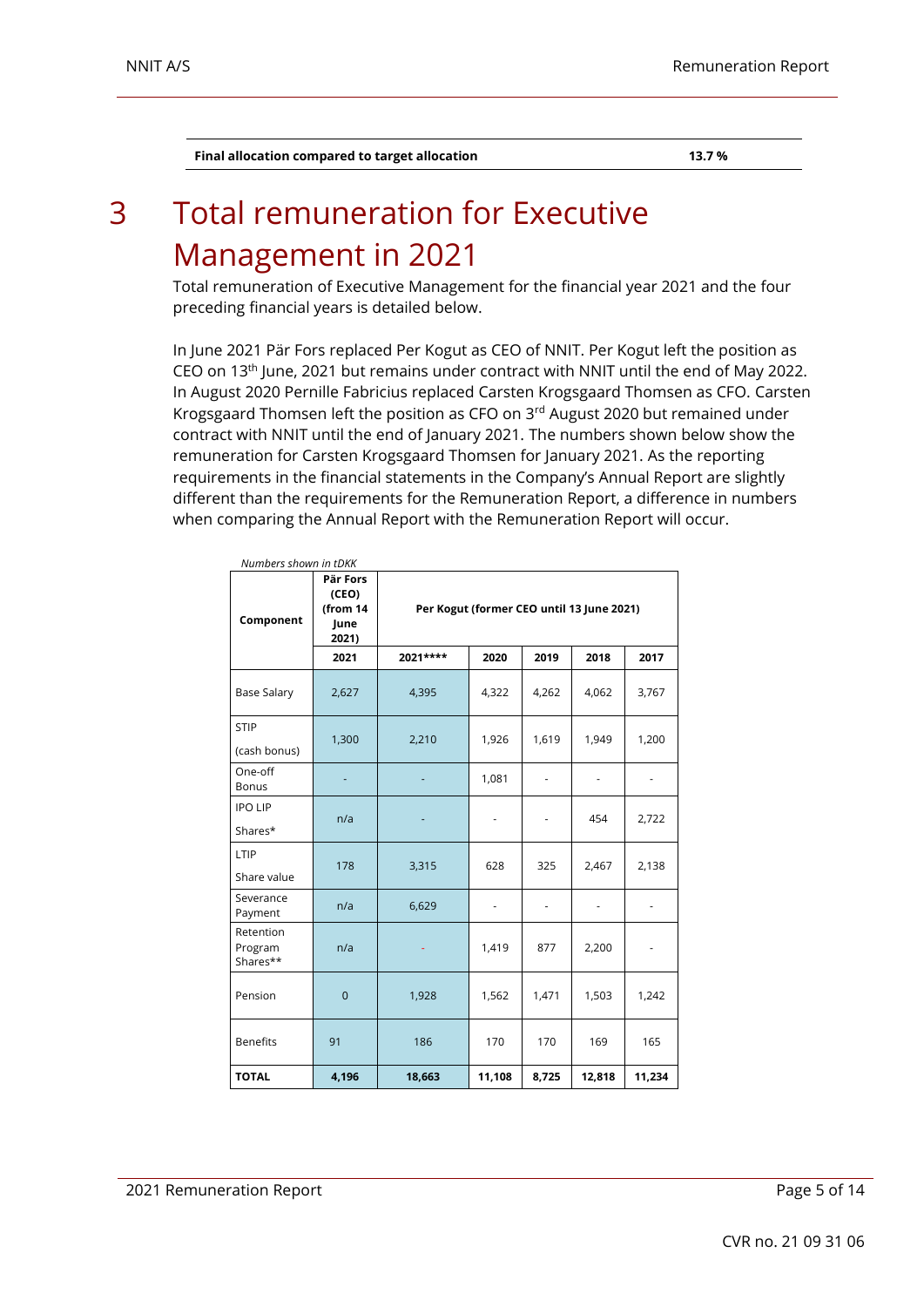|                                  | (CFO) (from 3 | <b>Pernille Fabricius</b> | <b>Carsten Krogsgaard</b>                 |                          |                |       |               |  |  |  |
|----------------------------------|---------------|---------------------------|-------------------------------------------|--------------------------|----------------|-------|---------------|--|--|--|
| Component                        |               | <b>August 2020)</b>       | Thomsen (former CFO till 31 January 2021) |                          |                |       |               |  |  |  |
|                                  | 2021          | 2020                      | 2021                                      | 2020                     | 2019           | 2018  | 2017          |  |  |  |
| <b>Base Salary</b>               | 2,685         | 1,100                     | 209                                       | 2,509                    | 2,503          | 2,436 | 2,269         |  |  |  |
| <b>STIP</b><br>(Cash Bonus)      | 729           | 299                       | 68                                        | 682                      | 576            | 779   | 480           |  |  |  |
| One-off Bonus                    |               | 660                       |                                           | $\overline{\phantom{0}}$ | $\overline{a}$ |       |               |  |  |  |
| <b>IPO LIP</b><br>Shares*        | n/a           | n/a                       |                                           | $\frac{1}{2}$            |                | 267   | 1,604         |  |  |  |
| LTIP<br>Share value              | 185           | 123                       | 12                                        | 292                      | 151            | 1,183 | 1,038         |  |  |  |
| Retention<br>Program<br>Shares** | n/a           | n/a                       |                                           | 851                      | 526            | 1,319 | $\frac{1}{2}$ |  |  |  |
| Sign-on<br>shares***             |               | 1,980                     | n/a                                       | n/a                      | n/a            | n/a   | n/a           |  |  |  |
| Pension                          | 537           | 220                       | 69                                        | 808                      | 768            | 804   | 687           |  |  |  |
| <b>Benefits</b>                  | 165           | 71                        | 14                                        | 170                      | 170            | 169   | 165           |  |  |  |
| <b>TOTAL</b>                     | 4,301         | 4453                      | 372                                       | 5,312                    | 4,694          | 6,664 | 6,243         |  |  |  |

*Numbers shown in tDKK*

The value of IPO LIP Shares is based on the original share price of 125 DKK when the program was launched.

\*\* The share price used to show the value of Shares of the Retention Program is the share price at year end of the respective financial years, which in 2020 was 122.10 DKK. Shares deriving from the Retention Program will be released in January 2021.

\*\*\* The value of the Sign-on Shares is shown as the value representing 9 months base salary, which was granted in 2020.

\*\*\*\* Compensation to Per Kogut cannot directly be reconciled to the Annual Report as different principles have been applied regarding allocation of compensation to the different financial years.

The total remuneration earned by Pär Fors, who was appointed CEO on 14<sup>th</sup> June 2021, was 4.2 mDKK. He is eligible to participate in both STIP and LTIP in 2021 with a pro rate share of the full year allocation based on his employment as per 14<sup>th</sup> June 2021, corresponding to 6,5/12 of the full year allocation for 2021. He has been guaranteed minimum STIP for 2021 equivalent to target. The base salary amounted to DKK 2.6mDKK (63 % of the total remuneration in 2021) and the cash bonus (STIP) amounted to 1.3mDKK (31 % of the total remuneration in 2021). The fixed remuneration accounts for 65 % of the CEO's total remuneration, and the variable for 35 %.

The total remuneration earned by Per Kogut as CEO in 2021 was 12,034 mDKK (excluding severance pay), representing an increase of 8.3% compared to 2020. The base salary amounted to 4.3mDKK (36.5 % of the total remuneration in 2021) and the cash bonus (STIP) amounted to 2.2mDKK (18.4 % of the total remuneration in 2021) based on agreement upon termination of contract. The fixed remuneration accounts for 54 % of the CEO's total remuneration, and the variable for 46 %.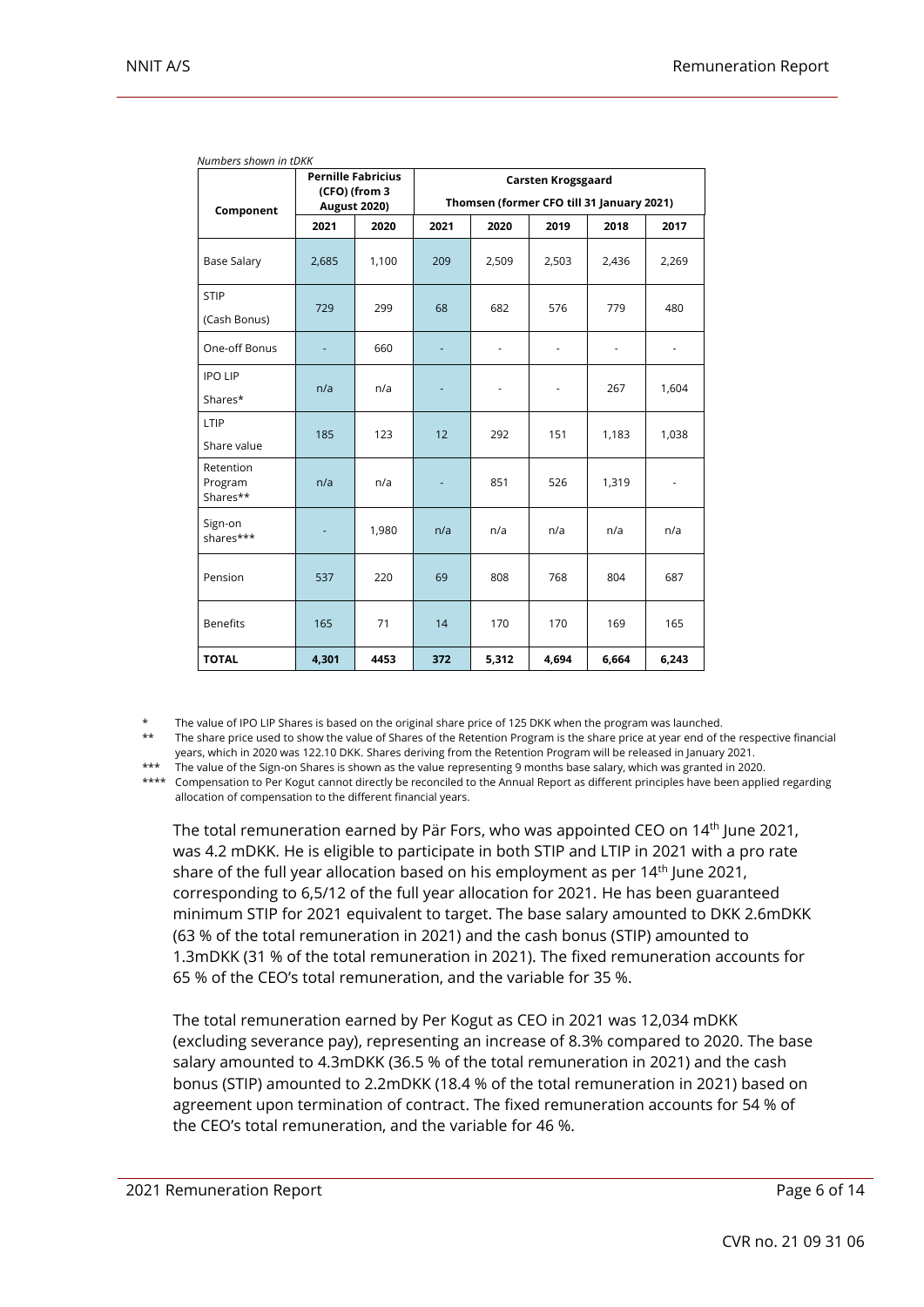The Total remuneration earned by Pernille Fabricius in 2021, was 4.3 mDKK. The base salary amounted to DKK 2.7mDKK (62 % of the total remuneration in 2021) and the cash bonus (STIP) amounted to 0.7 mDKK (16.9 % of the total remuneration in 2021). The fixed remuneration accounts for 79 % of the CFO's total remuneration, and the variable for 21 %.

In connection with the appointment of Pernille Fabricius as CFO, the Board of Directors approved a grant of restricted shares in NNIT totaling a value of 9 months fixed base salary. The shares will vest over a 3-year period in 2021, 2022 and in 2023 at the publication of the annual report for the preceding year subject to continued employment.

| Sign-on share allocation and vesting, | <b>Pernille Fabricius (CFO)</b> |                |        |        |  |  |  |  |
|---------------------------------------|---------------------------------|----------------|--------|--------|--|--|--|--|
| subject to continued employment       | 2020                            | 2021           | 2022   | 2023   |  |  |  |  |
| Original Share allocation             | 18.283                          | $\overline{a}$ | ٠      | ۰      |  |  |  |  |
| Vesting shares                        | ۰                               | 6.094          | 6.094  | 6.095  |  |  |  |  |
| Allocation price (DKK)                | 108.30                          | 108.30         | 108.30 | 108.30 |  |  |  |  |

No payment from other group related companies has been made to members of Executive Management.

#### <span id="page-6-1"></span><span id="page-6-0"></span>4 Share based incentives

#### 4.1 Long-Term Incentive Program

Below is an overview of shares/cash allocated for performance in 2021 under the Long-Term Incentive Program for Executive Management and the four preceding years. The bonus will vest and be released to the participants after expiry of the 3-year vesting period.

Consequently, shares/cash allocated under LTIP2021 will be released to the participants in 2025 upon publication of the annual report for 2024. Shares/cash allocated under the Long-Term Incentive Program is subject to claw-back during the vesting period. Claw back has not been applied to shares under the Long-Term Incentive Program released in 2021.

| <b>Share allocation</b><br>under LTIP | Pär Fors (CEO from 14<br>June 2021) | Per Kogut (former CEO till 13 June 2021) |        |        |        |        |  |  |  |
|---------------------------------------|-------------------------------------|------------------------------------------|--------|--------|--------|--------|--|--|--|
|                                       | 2021                                | 2021                                     | 2020   | 2019   | 2018   | 2017   |  |  |  |
| Number of shares                      | $1,636*$                            | 30,457                                   | 5,801  | 1,740  | 13.649 | 11,478 |  |  |  |
| Share price at<br>allocation (DKK)    | 108.83*                             | 108.83                                   | 108.30 | 187.26 | 180.73 | 186.25 |  |  |  |
| Value at allocation<br>(tDKK)         | 178                                 | 3,315                                    | 628    | 325    | 2.467  | 2,138  |  |  |  |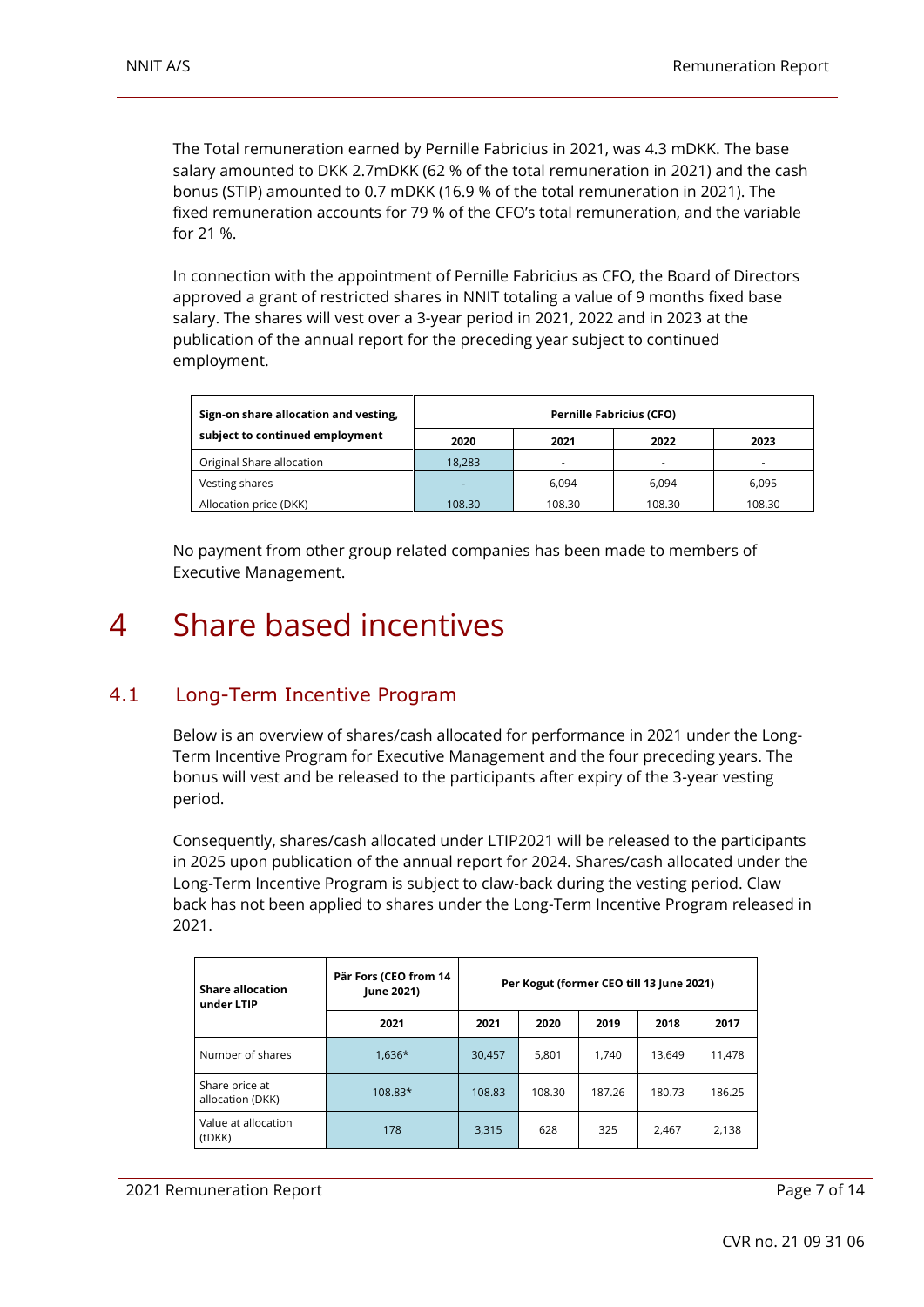| <b>Share allocation</b><br>under LTIP | <b>Pernille Fabricius</b><br>(CFO) (from 3<br><b>August 2020)</b> |       | Carsten Krogsgaard<br>Thomsen (former CFO) |        |        |        |        |  |  |
|---------------------------------------|-------------------------------------------------------------------|-------|--------------------------------------------|--------|--------|--------|--------|--|--|
|                                       | 2021                                                              | 2020  | 2021                                       | 2020   | 2019   | 2018   | 2017   |  |  |
| Number of shares                      | $1.699*$                                                          | 1,133 | $109*$                                     | 2,693  | 808    | 6.548  | 5,571  |  |  |
| Share price at<br>allocation (DKK)    | 108.83*                                                           | 108,3 | 108.83*                                    | 108.30 | 187.26 | 180.73 | 186.25 |  |  |
| Value at allocation<br>(tDKK)         | 185                                                               | 123   | 12                                         | 292    | 151    | 1.183  | 1,038  |  |  |

\*Share prize from beginning of period. The actual allocation share prize is defined as the average trading price of NNIT shares on Nasdaq Copenhagen across the first open trading window after announcement of the annual report for 2021.

Allocated shares have a vesting period of 3 years, starting on the day of the announcement of the annual report for the year of the allocation.

The table below show the number of shares vested in 2021 under the Long-Term Incentive Program and thus released to Executive Management after the expiry of the 3 year vesting period.

| Shares released under LTIP | Per Kogut (CEO) | Carsten Krogsgaard<br>Thomsen (former CFO) |
|----------------------------|-----------------|--------------------------------------------|
| program in 2021            | 2021 (2017)     | 2021 (2017)                                |
| Number of shares           | 11.478          | 5.571                                      |
| Value at vesting (tDKK)*   | 1.208           | 586                                        |

Shares released in 2021 originates from an allocation based on performance in 2017.

\* The share price at vesting and release of shares to share custody accounts on 29 January 2021 was 105,25 DKK.

## <span id="page-7-0"></span>5 Remuneration to the Board of Directors in 2021

In March 2021, the general meeting approved to keep the Board of Directors' fixed annual base fee unchanged at DKK 300,000. The Chairmanship and the members of the various Board committees receive a multiple of the base fee for their extra work in addition to the above-mentioned base Board fee. Employee-elected board members' remuneration pursuant to their employment is not covered by this report.

Remuneration of the Board of Directors:

| Chairman $(3 * base fee)$                                   | DKK 900,000 |
|-------------------------------------------------------------|-------------|
| Deputy chairman $(1.5 * base fee)$                          | DKK 450,000 |
| Ordinary members (base fee)                                 | DKK 300,000 |
| Chairman of the Audit Committee (additional 0.5 * base fee) | DKK 150,000 |
|                                                             |             |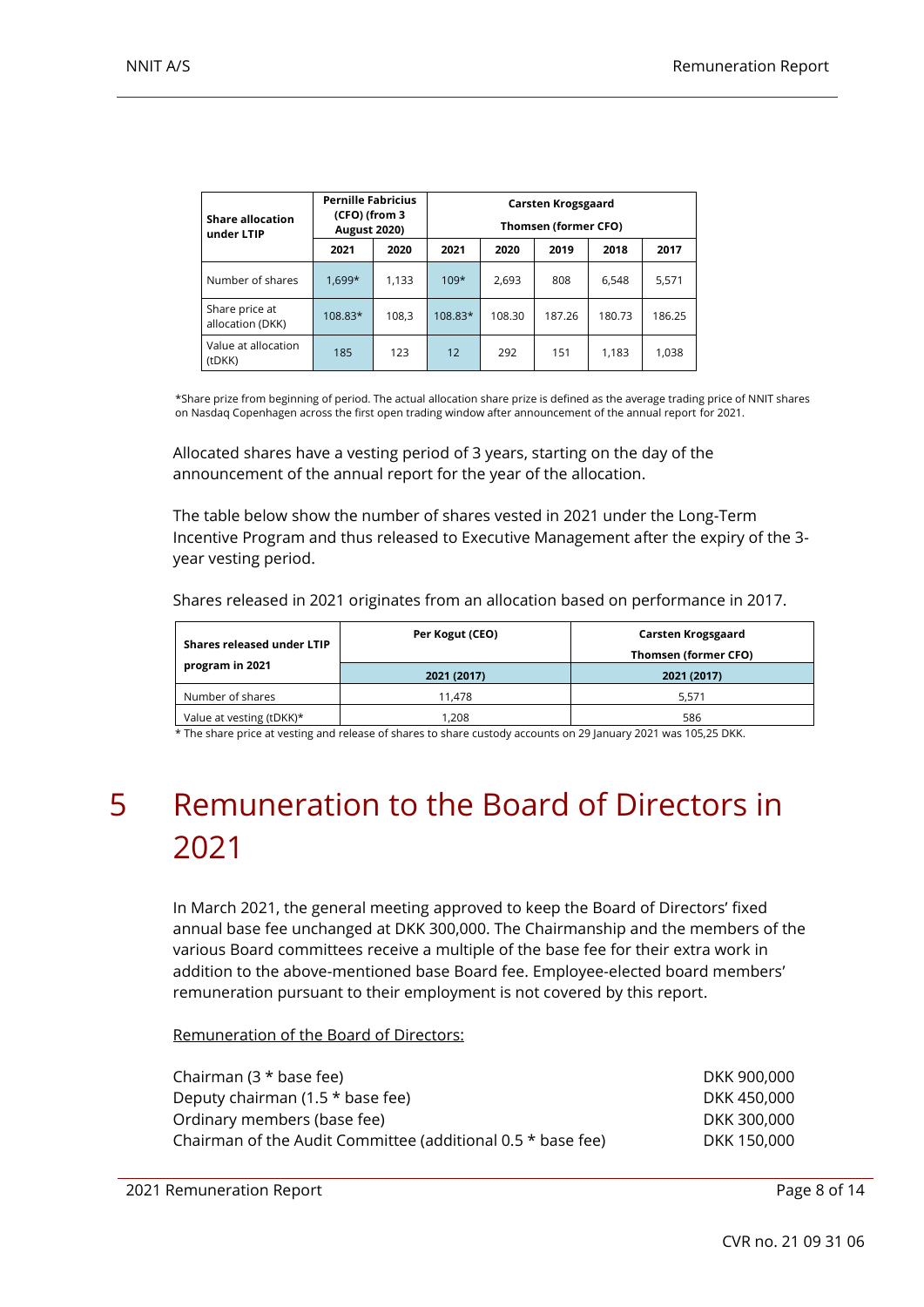| Member of the Audit Committee (additional 0.25 * base fee) | DKK 75,000 |
|------------------------------------------------------------|------------|
| Member of the Remuneration Committee                       | DKK 50,000 |
| Member of Strategy Committee (ad hoc committee)*           | DKK 50,000 |
| Travel allowance (for members residing outside Denmark)    | DKK 18.500 |

\* In August 2019 the Board established an ad hoc Strategy Committee to assist in the strategy work. The Committee was dissolved on December 12, 2019.

Total remuneration of the Board of Directors for the financial year 2021 and the four preceding financial years is detailed below.

In addition to the fees below, the Company may pay social security duties and other taxes imposed by authorities outside of Denmark in relation to the Board members' fees. No such duties were paid in 2021.

No payment by other group related companies has been made to member of the Board of Directors in their capacity as board member in NNIT.

|                                      |                 | 2021                         |               |              | 2020                                              |                          |                                 |                |  |
|--------------------------------------|-----------------|------------------------------|---------------|--------------|---------------------------------------------------|--------------------------|---------------------------------|----------------|--|
| <b>Board of</b><br><b>Directors</b>  | <b>Base Fee</b> | Fee for<br>Committee<br>work | <b>Travel</b> | <b>Total</b> | tasks and<br><b>Base Fee</b><br>Committee<br>work |                          | Fee for ad hoc<br><b>Travel</b> |                |  |
| <b>Carsten Dilling</b><br>(Chairman) | 900             | 50                           | ä,            | 950          | 750                                               | 50                       | ×                               | 800            |  |
| Peter H.J. Haahr (Vice<br>Chairman)  | 450             | 50                           | ×,            | 500          | 450                                               | 50                       | ×,                              | 500            |  |
| Anne Broeng (Chairman<br>of AC)      | 300             | 150                          | ä,            | 450          | 300                                               | 150                      | ×,                              | 450            |  |
| Eivind Kolding<br>(Chairman of RC)   | 300             | 125                          | ä,            | 425          | 300                                               | 125                      | ×                               | 425            |  |
| Christian Kanstrup                   | 300             | 75                           | ä,            | 375          | 300                                               | 75                       | $\sim$                          | 375            |  |
| Caroline Serfass                     | 300             | ÷                            | 18.5          | 318.5        | 300                                               |                          | 37                              | 337            |  |
| Anders Vidstrup                      | 300             | ÷.                           | ÷.            | 300          | 300                                               | ä,                       | ÷.                              | 300            |  |
| Trine Io Bjerregaard                 | 300             | ٠                            | ä,            | 300          | 300                                               | ÷.                       | $\sim$                          | 300            |  |
| Camilla Kongsted                     | 300             | ÷.                           | ä,            | 300          | 125                                               | ä,                       | ×.                              | 125            |  |
| Brankica Markovic<br>(resigned)      | ÷.              | ×                            | ä,            | ٠            | 175                                               | ٠                        | ×                               | 175            |  |
| Henrik Andersen<br>(resigned)        | ä,              |                              | ä,            |              | ×,                                                | ä,                       | ×,                              | ٠              |  |
| Alex S. Jacobsen<br>(resigned)       | ä,              |                              | ä,            | ÷            | ×,                                                | ٠                        | ×,                              | ٠              |  |
| John Beck (resigned)                 | ÷.              | ×                            | ×,            | ÷            | $\sim$                                            | $\overline{\phantom{a}}$ | $\sim$                          | $\blacksquare$ |  |
| René Stockner<br>(resigned)          | ä,              |                              | ä,            | ٠            | ×,                                                | ä,                       | ×,                              | ٠              |  |
| Jesper Brandgaard<br>(resigned)      | ÷.              | ×                            | ÷.            | ٠            | ×,                                                | ÷.                       | $\sim$                          | ٠              |  |
| <b>TOTAL</b>                         | 3,450           | 450                          | 18.5          | 3,918.5      | 3,300                                             | 450                      | 37                              | 3,787          |  |

*Numbers shown in tDKK*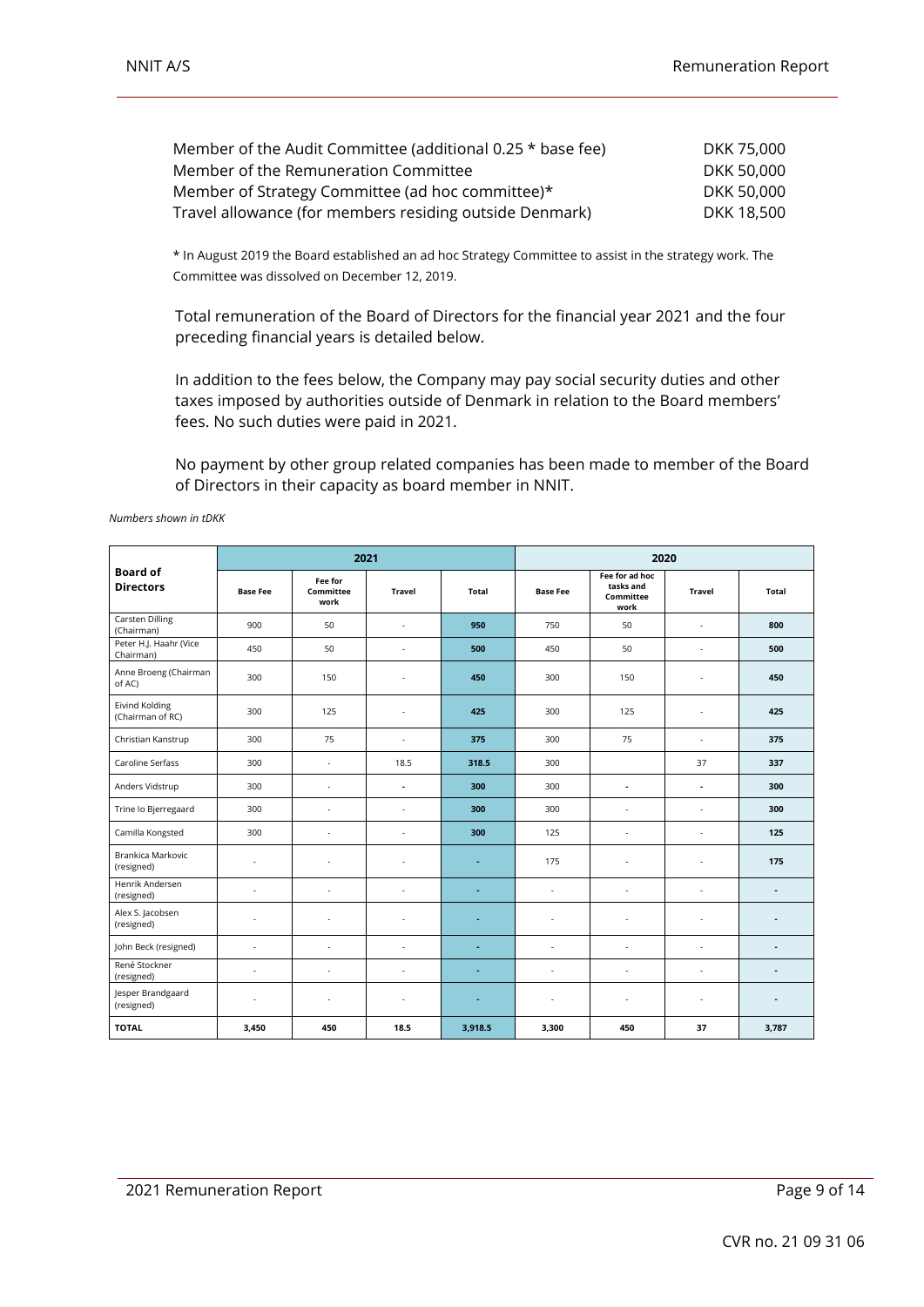|                                  | 2019            |                                                     |                          |                | 2018               |                                                     |               |                | 2017            |                                                     |                |                |
|----------------------------------|-----------------|-----------------------------------------------------|--------------------------|----------------|--------------------|-----------------------------------------------------|---------------|----------------|-----------------|-----------------------------------------------------|----------------|----------------|
| <b>Board of Directors</b>        | <b>Base Fee</b> | Fee for ad<br>hoc tasks<br>and<br>Committee<br>work | <b>Travel</b>            | Total          | <b>Base</b><br>Fee | Fee for ad<br>hoc tasks<br>and<br>Committee<br>work | <b>Travel</b> | <b>Total</b>   | <b>Base Fee</b> | Fee for ad<br>hoc tasks<br>and<br>Committee<br>work | <b>Travel</b>  | <b>Total</b>   |
| Carsten Dilling (Chairman)       | 750             | 50                                                  | ×,                       | 800            | 750                | ٠                                                   | $\sim$        | 750            | 688             | ٠                                                   | ٠              | 688            |
| Peter H.J. Haahr (Vice Chairman) | 450             | 50                                                  | ٠                        | 500            | 450                | $\sim$                                              | $\sim$        | 450            | 356             | $\sim$                                              | $\sim$         | 356            |
| Anne Broeng (Chairman of AC)     | 300             | 150                                                 | $\overline{\phantom{a}}$ | 450            | 300                | 150                                                 | $\sim$        | 450            | 300             | 150                                                 | $\sim$         | 450            |
| Eivind Kolding (Chairman of RC)  | 300             | 125                                                 | ٠                        | 425            | 300                | 75                                                  | $\sim$        | 375            | 300             | $\sim$                                              | $\sim$         | 300            |
| Christian Kanstrup               | 300             | 87.5                                                | ÷                        | 387.5          | 300                | 56                                                  | $\sim$        | 356            | $\sim$          | $\sim$                                              | $\sim$         | $\blacksquare$ |
| Caroline Serfass                 | 300             | 12.5                                                | 92.5                     | 405            | 300                | $\sim$                                              | 74            | 374            | $\sim$          | $\sim$                                              | $\sim$         | ٠              |
| Anders Vidstrup                  | 300             | $\blacksquare$                                      |                          | 300            | 300                | $\sim$                                              | $\sim$        | 300            | 300             | $\sim$                                              | $\blacksquare$ | 300            |
| Trine lo Bjerregaard             | 250             | ٠                                                   | ×,                       | 250            | $\sim$             | ×                                                   | ×             | $\sim$         | $\sim$          | ٠                                                   | ٠              | ٠              |
| Camilla Kongsted                 | ×               | ×.                                                  | ÷                        | ٠              | $\sim$             | ×                                                   | ٠             | ×.             | ٠               | ×,                                                  | $\sim$         | ٠              |
| Brankica Markovic (resigned)     | 250             | 12.5                                                | ×,                       | 262.5          | $\sim$             | ×                                                   | ×             | ×.             | ×.              | ٠                                                   | ٠              | ٠              |
| Henrik Andersen (resigned)       | 75              | ×.                                                  | ÷                        | 75             | 300                | $\sim$                                              | ÷.            | 300            | $\sim$          | ٠                                                   | $\sim$         | ٠              |
| Alex S. Jacobsen (resigned)      | ٠               | ٠                                                   | ٠                        | ٠              | $\sim$             | ٠                                                   | ٠             | $\blacksquare$ | 300             | 75                                                  | $\sim$         | 375            |
| John Beck (resigned)             |                 | ٠                                                   | ٠                        | $\blacksquare$ | 75                 | 19                                                  | 37            | 131            | 300             | 75                                                  | 193            | 568            |
| René Stockner (resigned)         | $\sim$          | ٠                                                   | ٠                        | $\blacksquare$ | 75                 | $\sim$                                              | $\sim$        | 75             | 300             |                                                     | $\sim$         | 300            |
| Jesper Brandgaard (resigned)     | ٠               | ٠                                                   | ٠                        | ٠              | $\sim$             | ٠                                                   | ٠             | $\blacksquare$ | 138             |                                                     | $\sim$         | 138            |
| <b>TOTAL</b>                     | 3,275           | 487.5                                               | 92.5                     | 3,855          | 3,150              | 300                                                 | 111           | 3,561          | 2,982           | 300                                                 | 193            | 3,475          |

## <span id="page-9-0"></span>6 Comparison between remuneration of Executive Management, the Board of Directors and average remuneration of employees

Pursuant to the corporate governance regulation a comparison between i) the yearly change in the remuneration of Executive Management and of the Board of Directors, ii) the yearly change in the company's results and iii) the yearly change in the average remuneration of employees of the company must be made.

The comparison and year-on-year changes for Executive Management and the Board of Directors is made using annualized numbers. Consequently, if a member of Executive Management or the Board of Directors has been appointed during the year – the comparison is made on the basis of annualized full year remuneration and annualized fixed fees in order to make it comparable.

The average remuneration per employee is shown as the average salary per FTE (Full Time Equivalent Employee) in Denmark (NNIT A/S) as the Executive Management is employed in NNIT A/S and paid in DKK.

The average remuneration of FTEs in the company includes salary, bonuses, and all other benefits paid by NNIT A/S.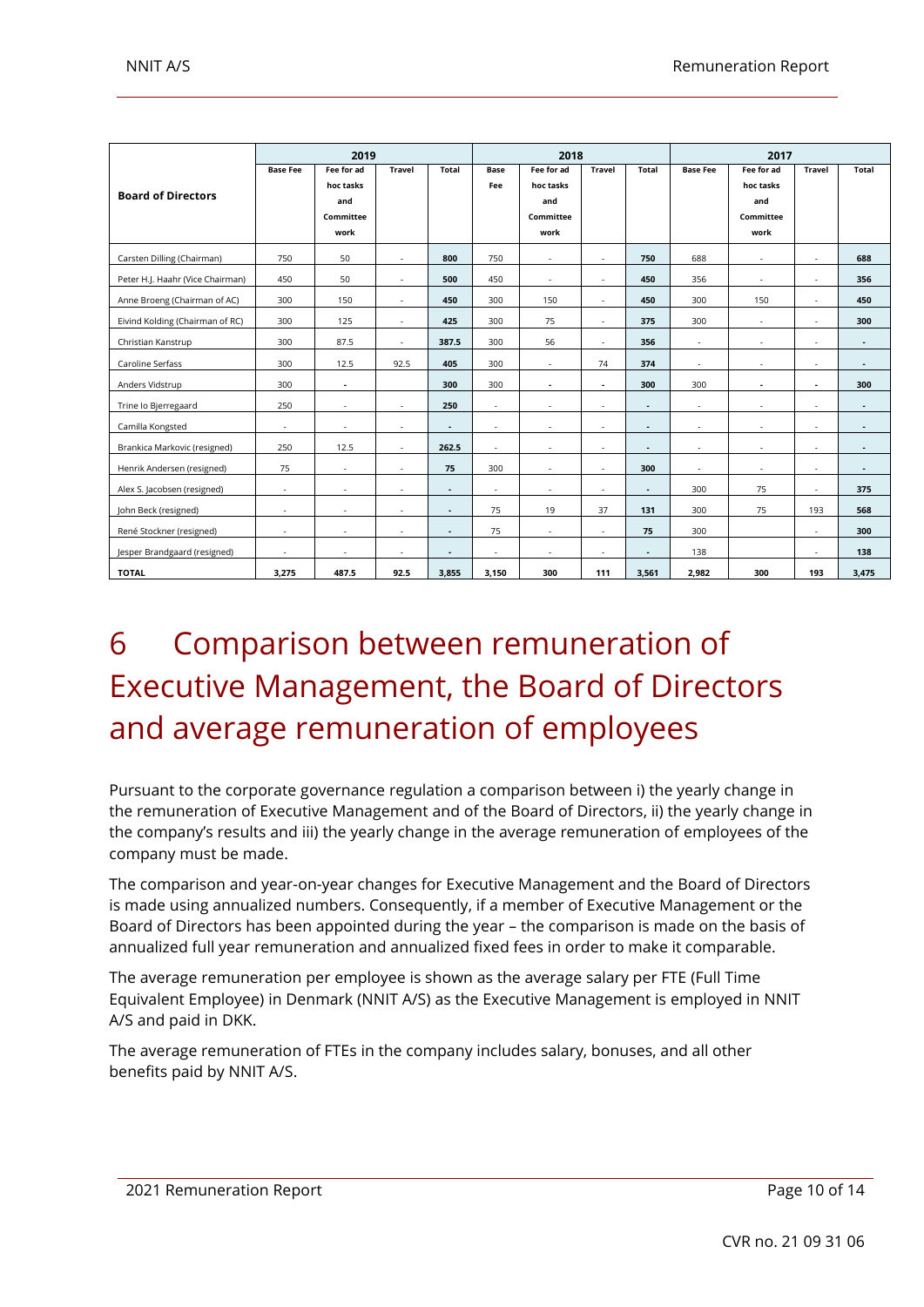| <b>Yearly change in Remuneration for the Executive Management</b> |           |        |        |        |        |
|-------------------------------------------------------------------|-----------|--------|--------|--------|--------|
|                                                                   | 2021      | 2020   | 2019   | 2018   | 2017   |
|                                                                   | Change    | Change | Change | Change | Change |
| Pär Fors (CEO)                                                    | n/a       | n/a    | n/a    | n/a    | n/a    |
| Per Kogut (former CEO)                                            | 8%        | 27%    | $-32%$ | 14%    | 2%     |
| Pernille Fabricius (CFO)                                          | $-38%$ *  | n/a    | n/a    | n/a    | n/a    |
| Carsten Krogsgaard Thomsen<br>(former CFO)                        | $-16%$ ** | 13%    | $-30%$ | 7%     | 3%     |

\* Change from 2020 to 2021 is due to Sign On shares being granted in relation to hire in 2020 (equal to 9 months' salary) as well as a one-off bonus of 3 months' salary.

\*\* Change from 2020 to 2021 is due to low performance for LTIP in 2021

| Yearly change in Remuneration (annual fee) for the Board of Directors |        |        |        |        |        |
|-----------------------------------------------------------------------|--------|--------|--------|--------|--------|
|                                                                       | 2021   | 2020   | 2019   | 2018   | 2017   |
|                                                                       | Change | Change | Change | Change | Change |
| Carsten Dilling (Chairman)*                                           | 19%    | 0%     | 7%     | 0%     | 66%    |
| Peter H.J. Haahr (Vice Chairman)**                                    | 0%     | 0%     | 11%    | 0%     | n/a    |
| Anne Broeng (Chairman of AC)                                          | 0%     | 0%     | 0%     | 0%     | 0%     |
| Eivind Kolding (Chairman of RC)***                                    | 0%     | 0%     | 13%    | 25%    | 0%     |
| Christian Kanstrup****                                                | 0%     | 0%     | 9%     | n/a    | n/a    |
| Caroline Serfass                                                      | 0%     | 0%     | 4%     | n/a    | n/a    |
| Anders Vidstrup                                                       | 0%     | 0%     | 0%     | 0%     | 0%     |
| Trine Io Bjerregaard                                                  | 0%     | 0%     | n/a    | n/a    | n/a    |
| Camilla Kongsted                                                      | 0%     | n/a    | n/a    | n/a    | n/a    |
| Brankica Markovic (resigned)                                          | n/a    | 0%     | n/a    | n/a    | n/a    |
| Henrik Andersen (resigned)                                            | n/a    | n/a    | 0%     | n/a    | n/a    |
| Alex S. Jacobsen (resigned)                                           | n/a    | n/a    | n/a    | n/a    | 0%     |
| John Beck (resigned)                                                  | n/a    | n/a    | n/a    | 0%     | 0%     |
| René Stockner (resigned)                                              | n/a    | n/a    | n/a    | 0%     | 0%     |
| Jesper Brandgaard (resigned)                                          | n/a    | n/a    | n/a    | n/a    | 0%     |

\* Change from 2016 to 2017 is related to the appointment from Vice Chairman to Chairman. Change from 2018 to 2019 is related to appointment as member of Remuneration Committee. Changes from 2020 to 2021 is due to Chairman receiving 3 times base fee, up from 2,5 time base fee previously.

\*\* Change from 2018 to 2019 is related to appointment as member of Remuneration Committee.

2021 Remuneration Report **Page 11 of 14**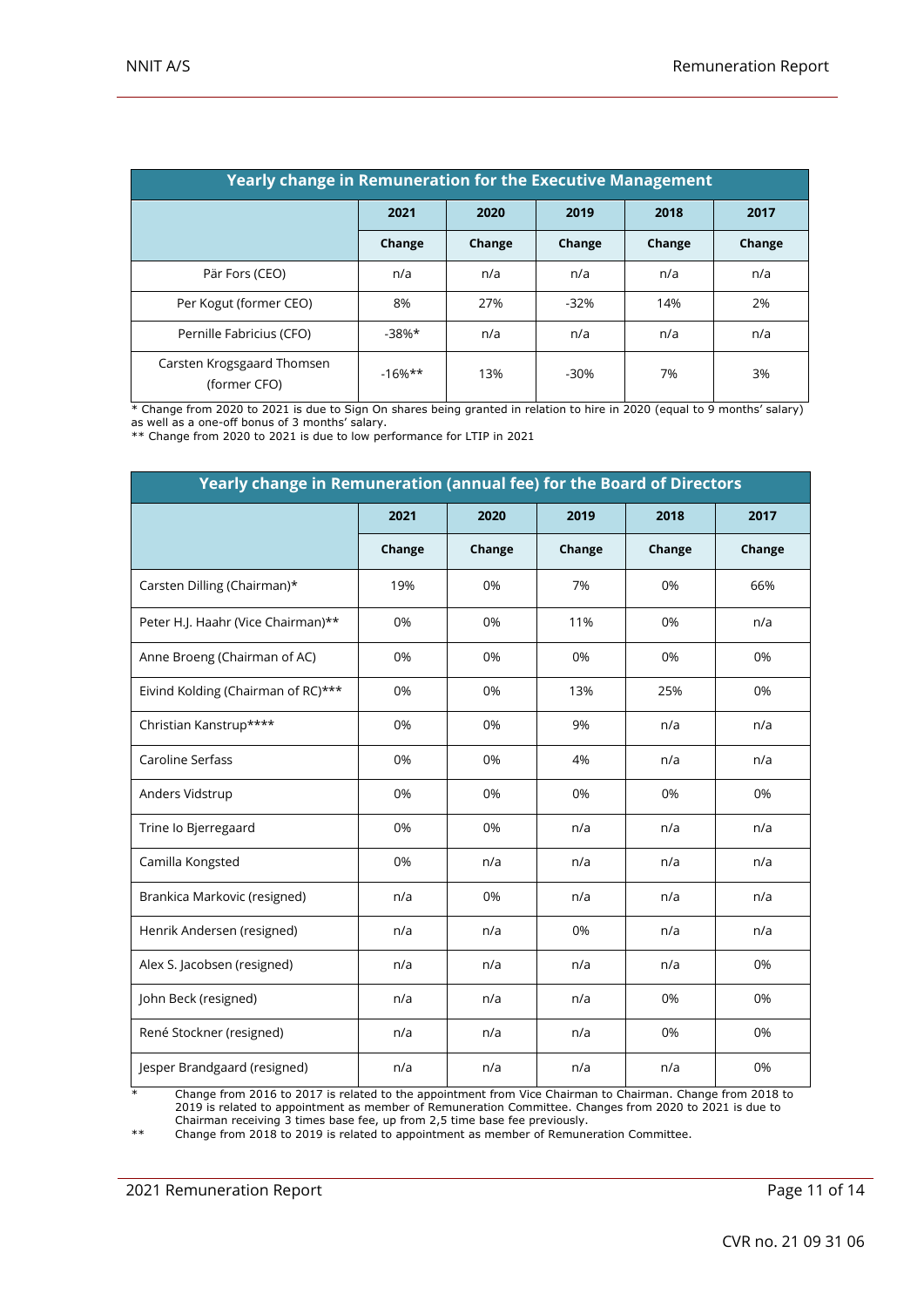\*\*\* Change from 2017 to 2018 is related to appointment as member of Audit Committee. Change from 2018 to 2019 is related to appointment as Chairman of Remuneration Committee.

| **** | Change from 2018 to 2019 is related to appointment as member of Audit Committee |
|------|---------------------------------------------------------------------------------|
|      |                                                                                 |

| Yearly change in average remuneration of FTEs in NNIT A/S |        |        |        |        |        |
|-----------------------------------------------------------|--------|--------|--------|--------|--------|
|                                                           | 2021   | 2020   | 2019   | 2018   | 2017   |
|                                                           | Change | Change | Change | Change | Change |
| FTEs in NNIT A/S                                          | 1%     | $-1%$  | 6%     | $-3%$  | $-2%$  |

|      | <b>Results of the Company</b> |                      |                  |                      |  |  |
|------|-------------------------------|----------------------|------------------|----------------------|--|--|
| 2021 | EBIT (mDKK)*                  | <b>Yearly change</b> | Revenue (mDKK)** | <b>Yearly change</b> |  |  |
|      | 142                           | $-14%$               | 2.887            | 1,7%                 |  |  |
| 2020 | 174                           | $-19%$               | 2.816            | -8%                  |  |  |
| 2019 | 215                           | $-30%$               | 3.058            | 2%                   |  |  |
| 2018 | 307                           | 11%                  | 3.007            | 5%                   |  |  |
| 2017 | 262                           | $-11%$               | 2.851            | 3%                   |  |  |

\* EBIT is calculated before special items and M&A corrections plus eventual gains/losses from hedging

\*\* Revenue is calculated with M&A corrections

# <span id="page-11-0"></span>7 Deviations from the Remuneration Policy

There have been no deviations from the Remuneration Policy in 2021.

---0O0---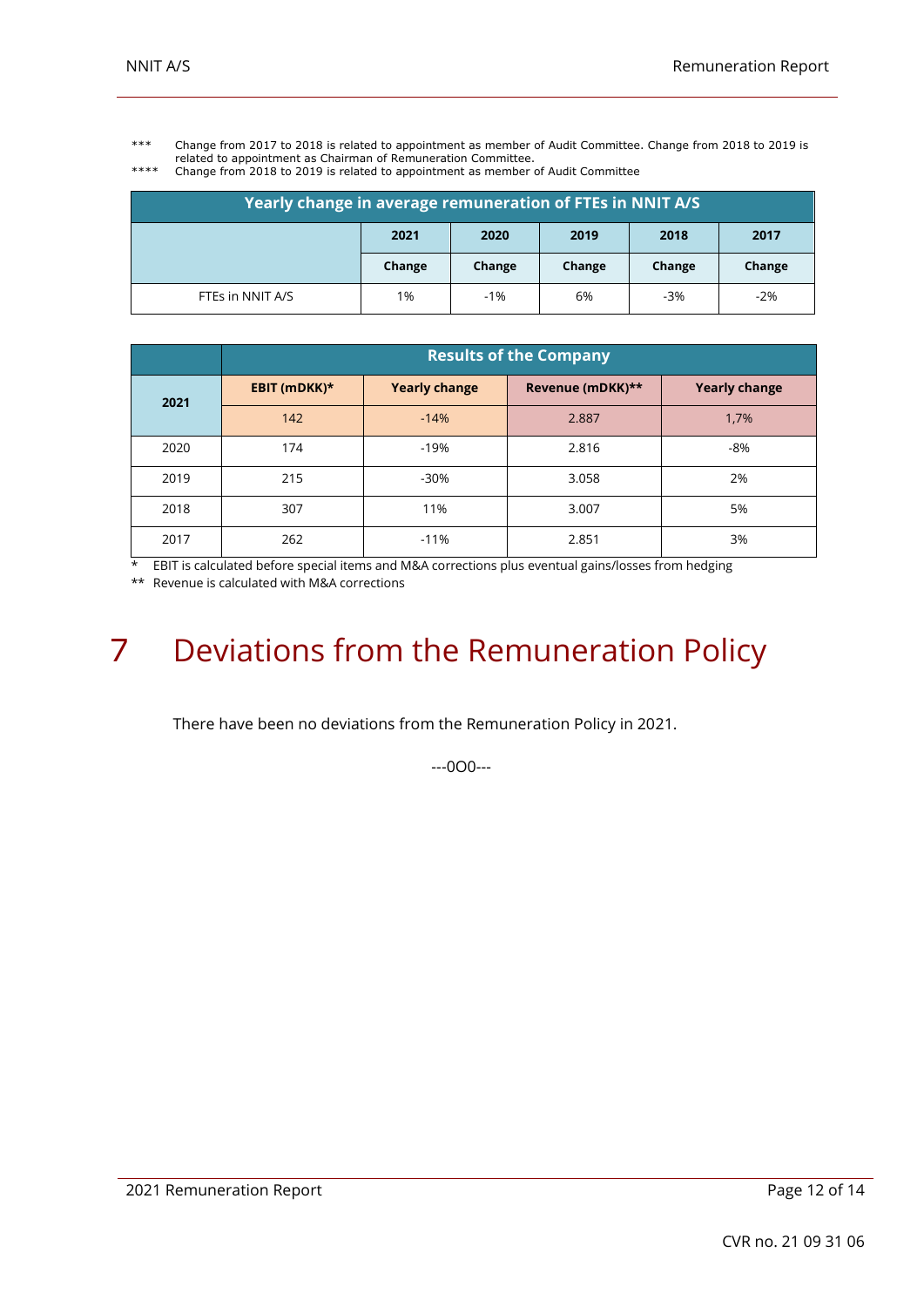## <span id="page-12-0"></span>8 Statement of the Board of Directors on Remuneration Report

The Board of Directors has today considered and adopted the Remuneration Report of NNIT A/S for financial year 2021.

The Remuneration Report is prepared in accordance with section 139 b of the Danish Companies Act.

The Remuneration Report is submitted to the General Meeting for an indicative vote.

Copenhagen, 28 January 2022

**Board of Directors**

Carsten Dillling (Chairman)

Peter Haahr Caroline Serfass

Christian Kanstrup **Anne Broeng Eivind Kolding** 

Camilla Christensen Trine Bjerregaard Anders Vidstrup